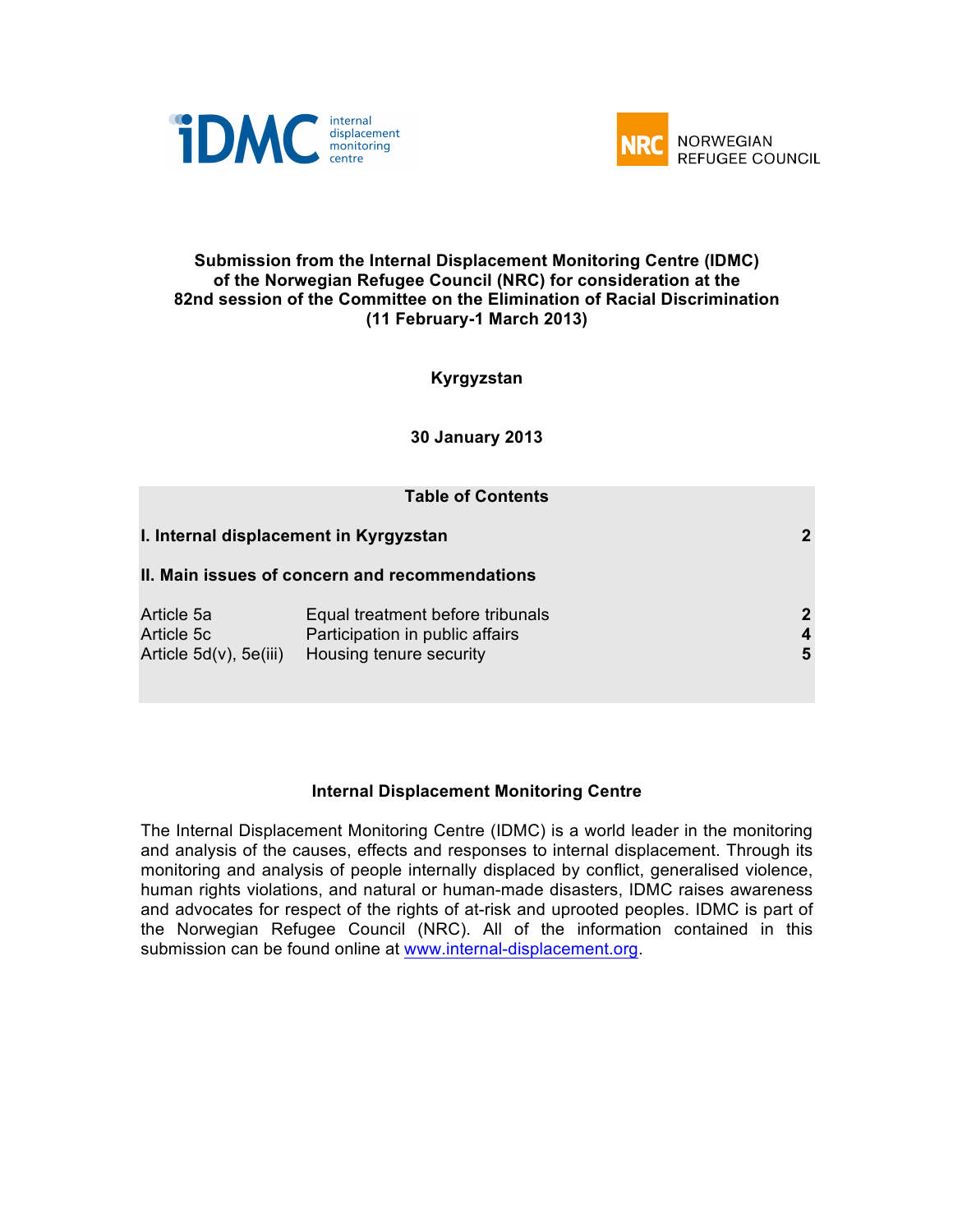## **I. Internal displacement in Kyrgyzstan**

- 1. In June 2010, southern Kyrgyzstan was engulfed in inter-ethnic violence between Kyrgyzstan's two main ethnic groups, Kyrgyz (71.7 per cent of the population) and Uzbeks (14.3 per cent of the population). Before the security forces reestablished order, both parties suffered savage killings, torture and sexual assault, widespread destruction of residential, commercial and state property and mass lootings.
- 2. In addition, an estimated 300,000 people fled for safety, mostly to other locations in south Kyrgyzstan, while about 75,000 persons sought refuge in neighbouring Uzbekistan. The vast majority of displaced persons returned within weeks or months. In September 2011, there were 3,600 internally displaced people who had not returned. This figure has not been further investigated or updated.
- 3. There were multiple reasons for the June 2010 violence. These included economic hardship, burgeoning organized crime, political turmoil following the April 2010 overthrow of President Bakiev, and the poor preparedness and discipline of the security forces.
- 4. There has been no further large-scale violence since 2010 and tolerance and peacebuilding initiatives seem to have improved the human rights situation in southern Kyrgyzstan according to observers. Nevertheless, mistrust remains and the underlying causes of instability and displacement are still to be addressed adequately to prevent further violence and displacement.
- 5. This submission aims to provide information on the following issues in the Committee's List of themes for the consideration of the fifth to seventh periodic reports of Kyrgyzstan (CERD/C/KGZ/5-7), namely:

Ethnic conflicts (art. 2, 5, 6)

- 6. (a) Root causes;
- 7. (b) Short-term and long-term measures to eliminate them;
- 8. (c) Ethnic clashes at Osh and Jalal-Abad in June 2010: situations of persons prosecuted (convictions, condemnations and detentions);
- 9. (d) Steps taken to establish a working group reforming the armed forces, police bodies, security forces, prosecutor services and the judiciary following the Decision of the Parliament of June 2012.

#### **II. Main issues of concern and recommendations**

#### **Article 5a – Equal treatment before tribunals**

6. Only some 7 per cent of cases of serious crimes committed during the June 2010 violence have been closed. Mostly ethnic Uzbeks have been detained,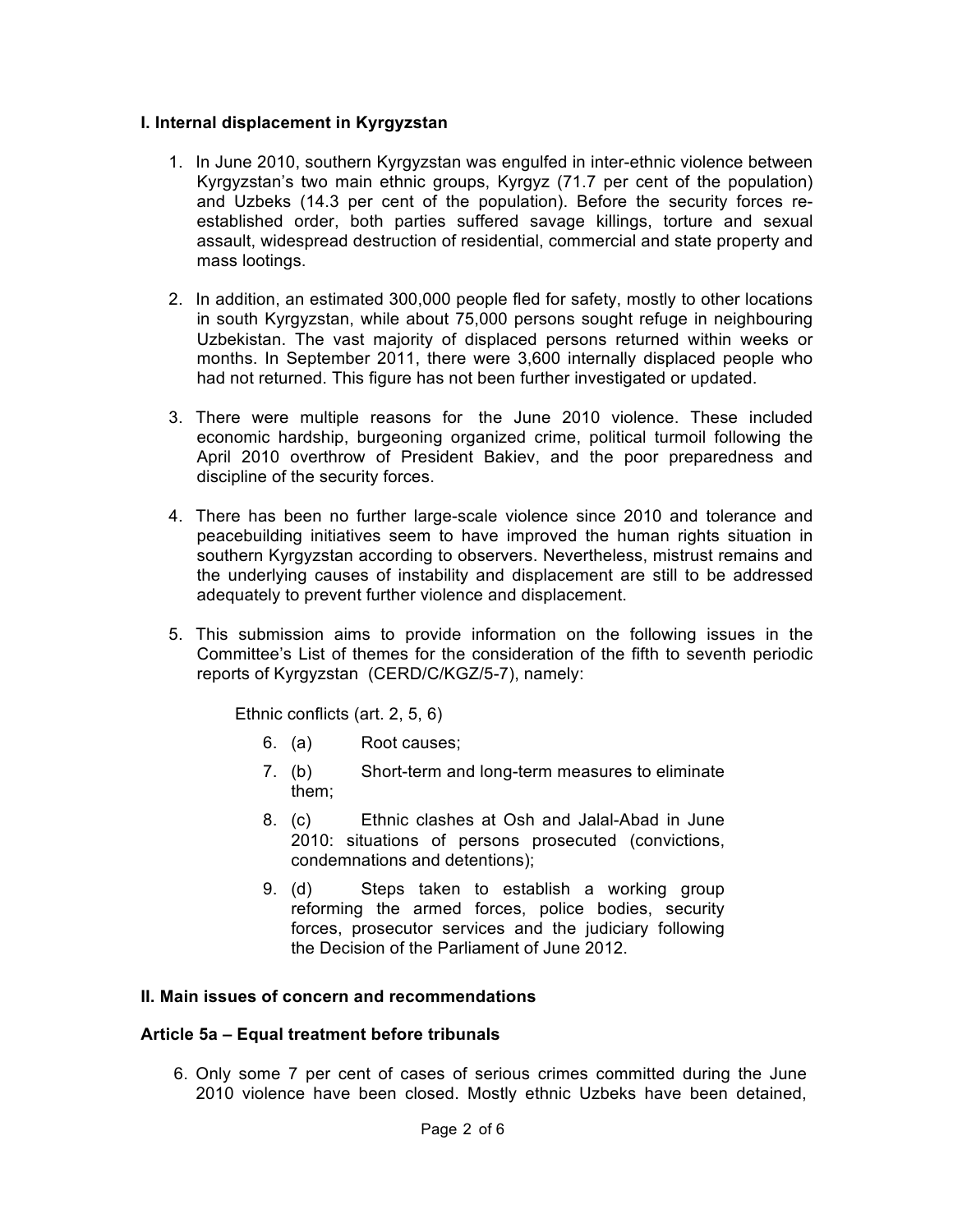charged, found guilty and sentenced for these cases. Most recently in October 2012, courts in southern Kyrgyzstan sentenced two more ethnic Uzbeks to life in prison following trials on charges related to the 2010 violence. It is unclear why mainly Uzbeks have been tried thus far, when the violence was reportedly committed by both Uzbeks and Kyrgyz.

- 7. Trials have been flawed and based primarily on confessions that many international observers allege were coerced under torture. The fact that such investigations and trials have mainly affected the ethnic Uzbek minority undermines reconciliation efforts. With an absence of justice for the past for all affected groups, including violations suffered by IDPs, further violence and displacement cannot be ruled out.
- 8. In its fifth to seventh periodic report to the Committee, the Government of Kyrgyzstan acknowledged the small percentage of closed cases related to the June 2010 violence, explained that many perpetrators have not been identified or located and admitted human rights violations were committed during investigations and court proceedings. The Government also informed about current reforms of law enforcement authorities, judiciary and military<sup>1</sup>.
- 9. Despite this acknowledgement, and the adoption of an action plan on judiciary reform for 2012-2014 towards the end of 2012, not all perpetrators have been held accountable for the June 2010 violence and ethnic Uzbek perpetrators continue to be the main ethnic group brought to trial. The right of ethnic Uzbeks to effective protection and remedies appears to be on hold as judiciary reforms take place and ethnic Kyrgyz are not investigated and tried. This limits the rights of Uzbeks under CERD Art. 6, obstructs full reconciliation and contributes to a risk of further violence and displacement.

24.The Head of State has noted cases of human rights violations during both investigations and court proceedings. Speaking at a meeting with a group from the southern provinces in Osh on 1 February 2011, President R.I. Otunbaeva called on the senior management of the internal affairs agencies to put a stop to illegal acts during arrests, raids and property redistribution…

 $1$  The Government of Kyrgyzstan wrote the following in its fifth to seventh periodic report:

<sup>&</sup>quot;23.The Office of the Procurator-General, reporting on its work over the first six months of 2011, noted the low detection rates for crimes related to the June 2010 events in the south of the country. The law enforcement agencies have opened 5,627 criminal cases related to the unrest in Osh and Jalal-Abad provinces, but only 6.2 per cent of those have been cleared up. A large proportion have not been solved for objective reasons – the persons who committed the crimes have not been identified because it was outsiders, rather than local residents, who were involved in the riots, and most of those suspected of having committed offences are not in the country.

<sup>184.</sup>The country's leadership, in the persons of the President, the Chair (*Torag*) of the Zhogorku Kenesh, and the Prime Minister, have clearly reiterated their commitment to the policy of interethnic peace and harmony in the country and the elimination of discrimination on ethnic, racial or other grounds. This is demonstrated by the reforms of the law enforcement agencies, the military and the judicial system, and the decisive changes that have been made to the bureaucratic State apparatus in favour of the democratization of power and the elimination of any discrimination on ethnic, racial or other grounds at the higher and middle levels of the administration and in local government agencies."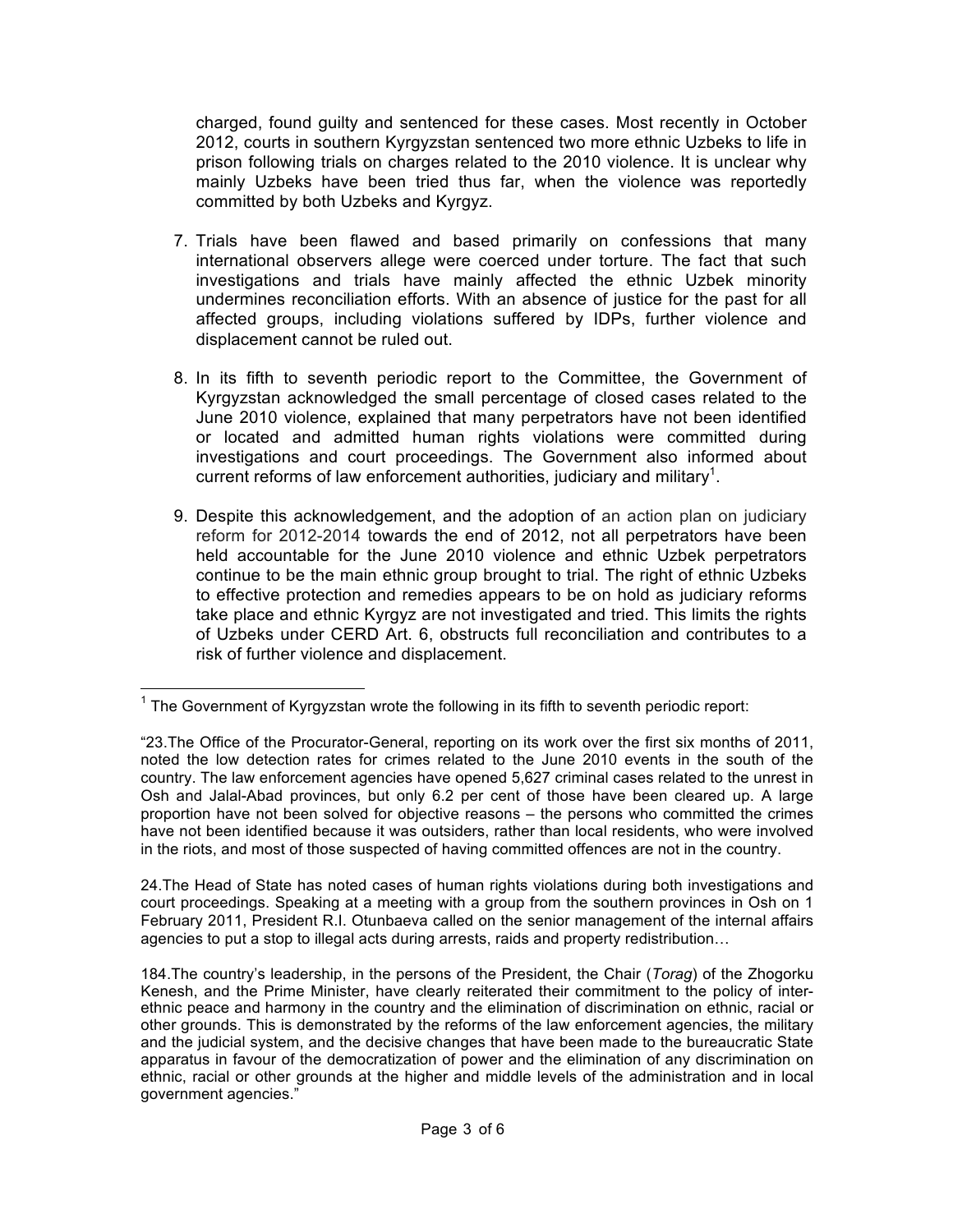# **IDMC invites the Committee to consider the following recommendations to the Government of Kyrgyzstan in relation to Article 5a:**

• Bring all perpetrators of the June 2010 violence to justice under the current system, simultaneously with judicial reforms, in an effort to address underlying causes of displacement and reinforce reconciliation efforts.

# **Article 5c – Participation in public affairs**

- 10. In its fifth to seventh periodic report to the Committee, the Government of Kyrgyzstan acknowledged in paras 92-93 that ethnic groups were not adequately represented in civil service, military, police or security forces, and that over 90 per cent of internal affairs staff are ethnic Kyrgyz. The Government also informed about instructions that the ethnicity of public service applicants should be one factor in the candidate selection<sup>2</sup>.
- 11. Uzbeks report that the Kyrgyz majority has marginalised them by forcing them out of public and professional life since the June 2010 violence. International observers report the participation of Uzbeks in the public sphere has decreased dramatically and tensions over political representation of Uzbeks and their loyalty to the Kyrgyz state remain. This limits Uzbeks' public participation under CERD Art. 5c.

**IDMC invites the Committee to consider the following recommendations to the Government of Kyrgyzstan in relation to Article 5c:**

• Take measures to ensure Uzbeks do not face any barriers to accessing public service opportunities based on their ethnic affiliation as one measure to reinforce reconciliation efforts and address underlying causes of violence and displacement.

 $2$  In its fifth to seventh periodic reports, the Government of Kyrgyzstan wrote the following:

<sup>&</sup>quot;92. Currently ethnic groups are not adequately represented on the staff of the military, police or security forces. Information on the ethnic composition of the Ministry of Internal Affairs staff shows a similar situation. A total of 92.7 per cent of all the staff of the internal affairs agencies are of Kyrgyz origin.

<sup>93.</sup> Decision No. 567 of 9 June 2011 of the Zhogorku Kenesh on the outcome of the work of the temporary parliamentary commission to investigate the circumstances and conditions that led to the tragic events in the country in April–June 2010 and their political assessment instructs the President, the Zhogorku Kenesh and the Government to adhere strictly to a balanced staffing policy; the law enforcement agencies and military are required to take particular account of the multi-ethnic composition of the population, as well as the personal, moral and professional qualities of the candidates for the work, and their command of the State language, in setting up and maintaining the roster of applicants and in making appointments."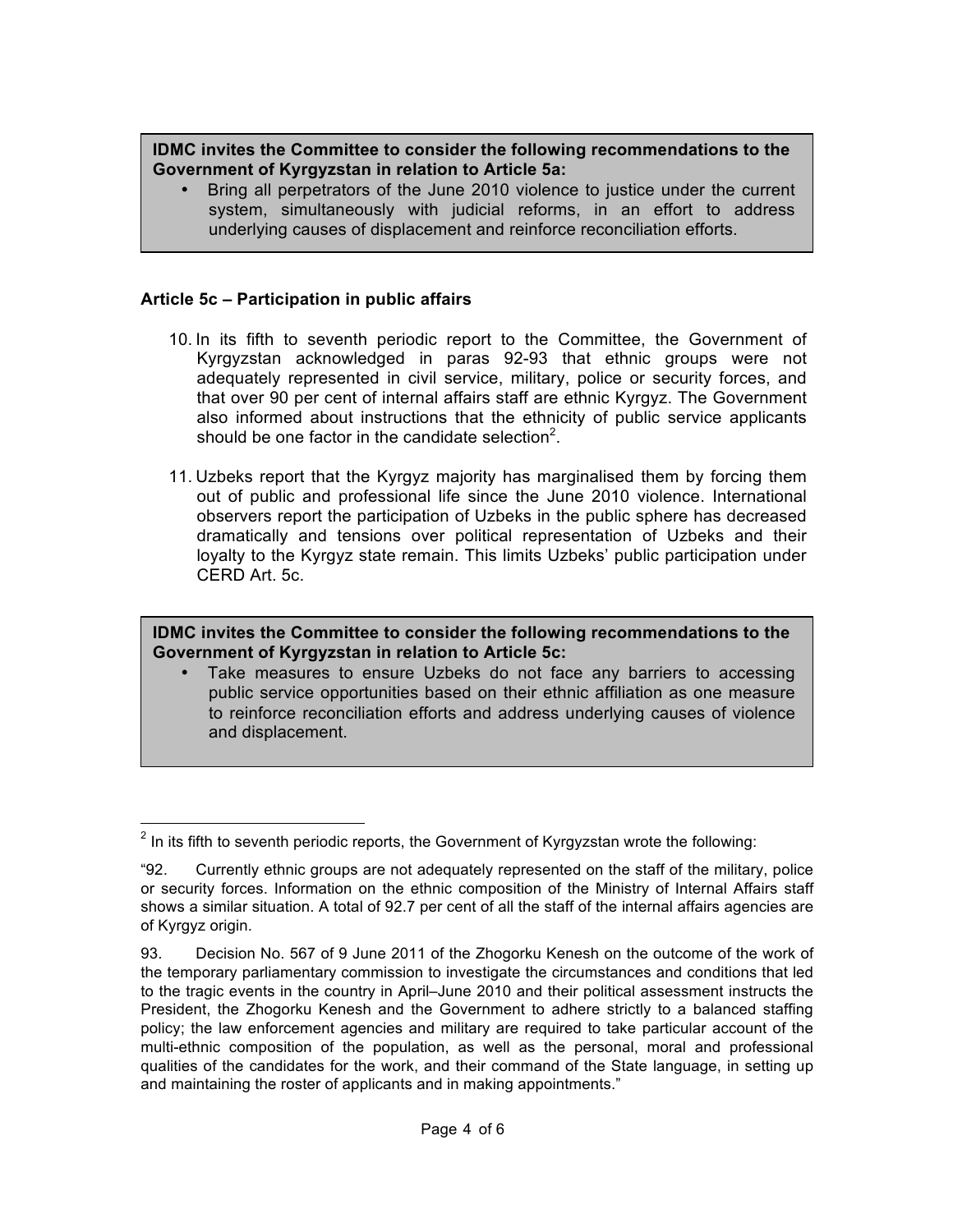# **Article 5d(v), 5e(iii) – Housing tenure security**

- 12. Around 2,000 homes were severely damaged or destroyed as a result of the June 2010 violence, leaving some 15,000 displaced people without a home. Many of the predominantly Uzbek neighbourhoods were looted and burned to the ground. Hundreds of shops and cafes, most of which were ethnic Uzbek enterprises, were destroyed in the violence, leaving many in the minority community unemployed and without alternative sources of income. Two ethnic Uzbek schools were also destroyed in the violence.
- 13. Emergency construction of the 2,000 homes was completed by the end of 2010 and rooms were added to these homes in 2012 with further international funding. Reconstructed homes in Jalal-Abad have been registered, while registration in Osh has been delayed. At the end of 2012, 1059 out of 1654 reconstructed houses were registered in Osh.
- 14. Political will on the national and local level in Osh to have the remaining houses registered is lacking. International observers report a possible reason for this lack of will is the Osh authorities' non-public "Master Plan" for urban development. It purportedly aims to demolish areas where mainly Uzbeks reside, including those who recently returned after being displaced during the June 2010 events.
- 15. During 2012, as in 2011, some of IDPs' reconstructed homes were subject to expropriation and demolition whether registered or not. In May, Osh authorities passed a resolution to widen a street with a number of homes reconstructed following the June 2010 violence. The implication was that some of the reconstructed houses, among others, were destined to be expropriated and demolished.
- 16. The authorities offered most households compensation in exchange for their property, which they agreed to. These home owners reported they found the applied procedures acceptable. At least three reconstructed homes were demolished by the end of 2012. The expropriation process requires further improvement to meet international standards, however, especially in terms of consultation, notification, clear procedures and transparency.
- 17. Access to adequate housing and the protection of housing, land and property rights for IDPs remain of serious concern. In addition to not being able to fully dispose of their property, the lack of registration of reconstructed homes leaves returned IDPs vulnerable to infringement of their property rights such as the right to compensation in case of expropriation or demolition, as they lack the required registration documents necessary to file compensation claims. They are therefore at risk of further displacement. This limits IDPs' rights under CERD Article 5e(iii).